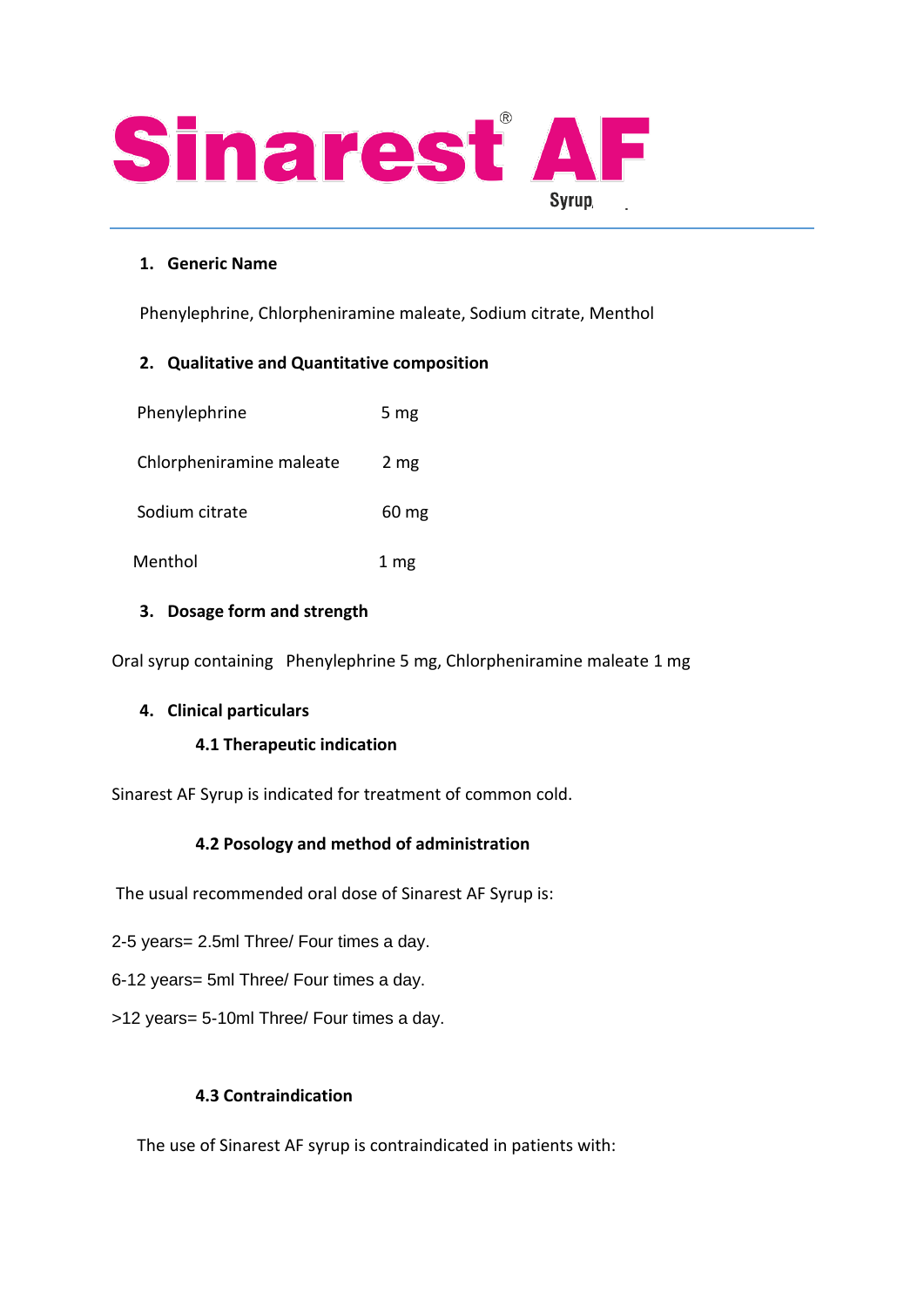- Hypersensitivity to any of the ingredients of the formulation.
- Severe hypertension.

### **4.4 Special warnings and precautions for use**

- Caution in elderly patients, hyperthyroidism, myocardial disease, bradycardia, partial heart block or severe arteriosclerosis when administering phenylephrine.
- Caution in asthma, bladder neck obstruction, cardiovascular disease, COPD, GI obstruction, glaucoma, hepatic impairment, hyperthyroidism, increased intraocular pressure, malnutrition, renal impairment, elderly patients, and patients taking CNS depressants.
- Phenylephrine should be used with care in patients with closed angle glaucoma and prostatic enlargement.
- Chlorpheniramine, in common with other drugs having anticholinergic effects, should be used with caution in epilepsy; raised intra-ocular pressure including glaucoma; prostatic hypertrophy; severe hypertension or cardiovascular disease; bronchitis, bronchiectasis or asthma; hepatic impairment; renal impairment.
- Children and the elderly are more likely to experience the neurological anticholinergic effects and paradoxical excitation (eg. increased energy, restlessness, nervousness). Should not be used with other antihistamine containing products, including antihistamine containing cough and cold medicines.

### **4.5 Drug interactions**

**Phenylephrine:** The co-administration of Monoamine Oxidase Inhibitors (MAOIs) or tricyclic antidepressants and an indirect or mixed-acting sympathomimetic may result in a hypertensive crisis and hence such concomitant use is best avoided. Additionally sympathomimetic may reduce the efficacy of beta-blocking and anti-hypertensive drugs.

Not recommended for patients currently receiving or within two weeks of stopping therapy with monoamine oxidase inhibitors

Digoxin and cardiac glycosides: concomitant use of phenylephrine may increase the risk of irregular heartbeat or heart attack.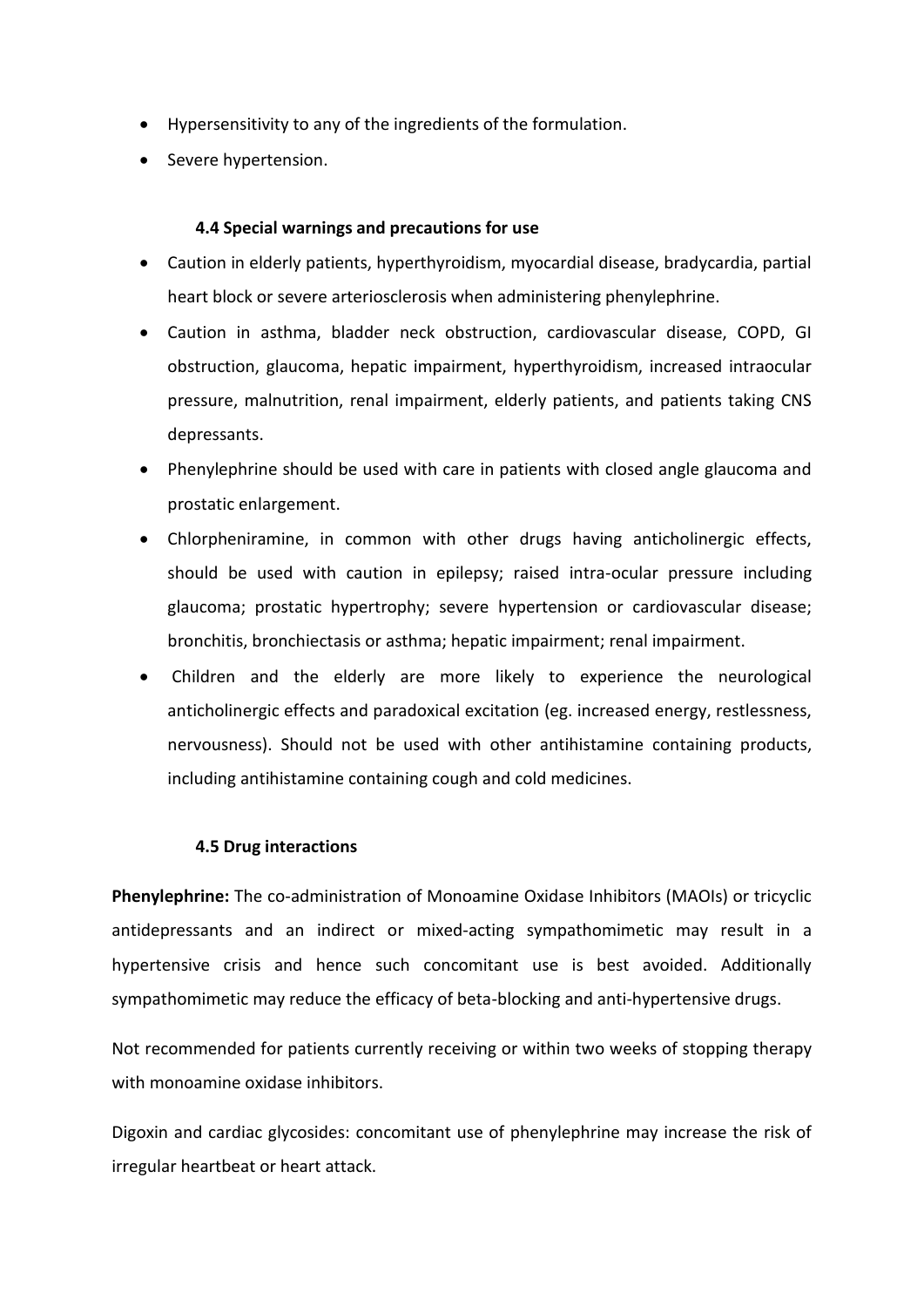**Chlorpheniramine:** Concurrent use of Chlorpheniramine and hypnotics or anxiolytics may cause an increase in sedative effects; therefore medical advice should be sought before taking Chlorpheniramine concurrently with these medicines. Chlorpheniramine inhibits phenytoin metabolism and can lead to phenytoin toxicity. The anti-cholinergic effects of Chlorpheniramine are intensified by MAOIs.

### **4.6 Use in special population**

- Pediatric: Safe.
- Geriatric: Elderly population may be at greater risk for the side-effects.
- Liver impairment: Use with caution.
- Renal failure: Use with caution.
- Pregnancy and lactation: US Food and Drug Administration (FDA) has specified Chlorphenamine maleate as a pregnancy category B drug which indicates that animal and human studies have failed to demonstrate a risk to the fetus in any trimester. Paracetamol has been specified as a pregnancy category C drug which indicates that animal studies show an adverse effect on the fetus but there are no teratogenic studies of Paracetamol in pregnant women. Sinarest is recommended to be taken during pregnancy only under doctor's recommendation.

### **4.7 Effects on ability to drive and use machine**

It is advisable not to drive or operate machinery when on treatment with Sinarest AF syrup.

### **4.8 Undesirable effects**

Sinarest AF syrup is generally well tolerated and adverse events are rare. **Anaphylactic reaction** ,Thrombocytopenia, Palpitations, Tachycardia, **Bradycardia,** Tinnitus, Vertigo, Periorbital oedema, Vision blurred , Periorbital swelling, Eye swelling, Conjunctivitis, Nausea, Vomiting Diarrhoea, Dry mouth, Dyspepsia, Constipation, Abdominal pain, Hepatic function abnormal , Decreased appetite, Back pain, Myalgia, Dysuria, Urinary retention, Dyspnoea, Rash, Pruritus , Urticaria, Angioedema, Diabetes insipidus, Metabolic acidosis, Lactic acidosis, Headache, Dizziness.

### **4.9 Overdose**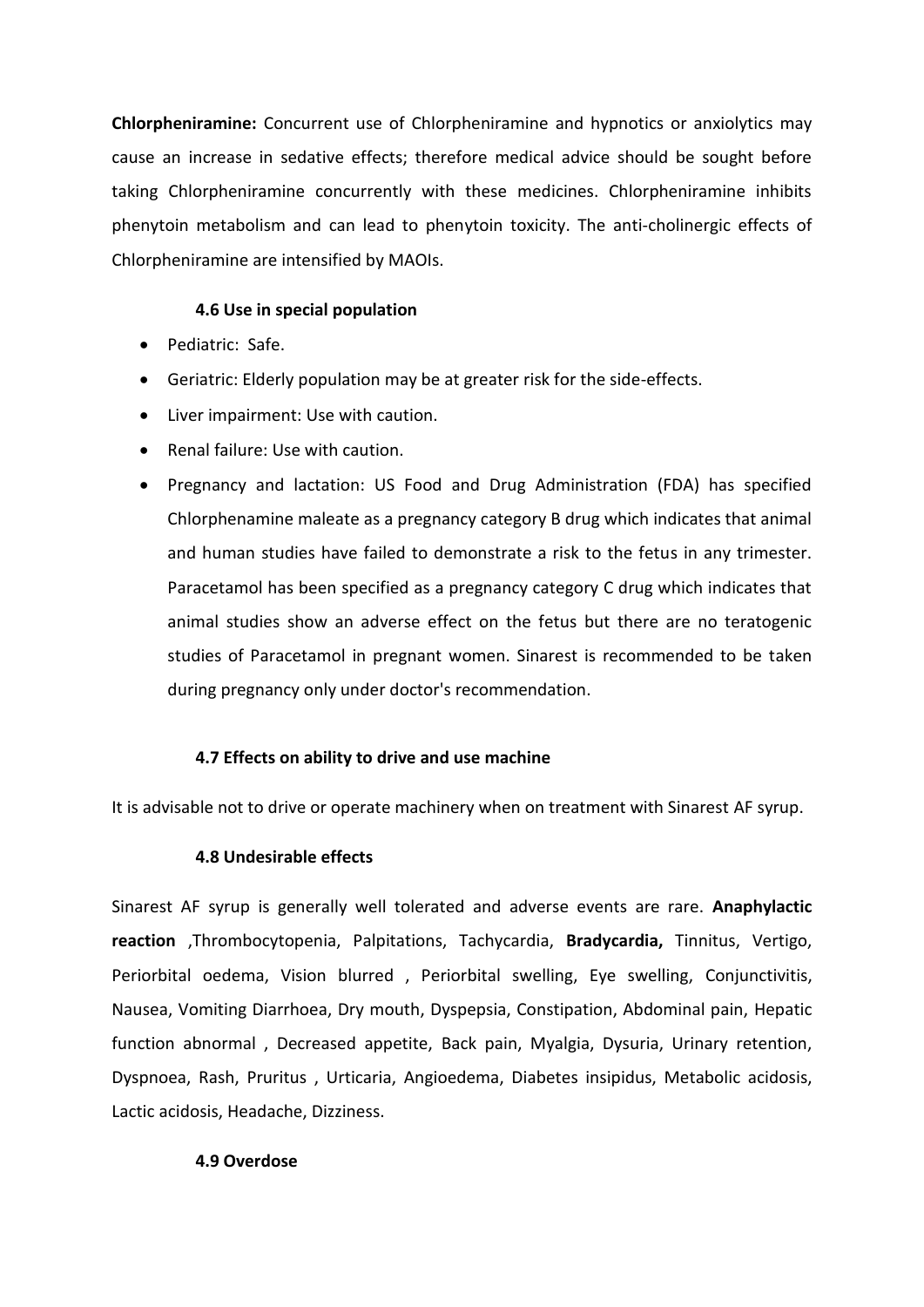There is limited experience of overdose with Sinarest AF syrup. Initiate general symptomatic and supportive measures in all cases of overdosages where necessary.

#### **5. Pharmacological properties**

#### **5.1 Mechanism of action**

Phenylephrine decreases nasal congestion by acting on  $\alpha_1$ -adrenergic receptors in the arterioles of the nasal mucosa to produce constriction; this leads to decreased edema and increased drainage of the sinus cavities.

In allergic reactions an allergen interacts with and cross-links surface IgE antibodies on mast cells and basophils. Once the mast cell-antibody-antigen complex is formed, a complex series of events occurs that eventually leads to cell-degranulation and the release of histamine (and other chemical mediators) from the mast cell or basophil. Once released, histamine can react with local or widespread tissues through histamine receptors. Histamine, acting on H<sub>1</sub>-receptors, produces pruritis, vasodilatation, hypotension, flushing, headache, tachycardia, and bronchoconstriction. Histamine also increases vascular permeability and potentiates pain. Chlorpheniramine maleate binds to the histamine H1 receptor. This block the action of endogenous histamine, which subsequently leads to temporary relief of the negative symptoms brought on by histamine.

The Sodium citrate in Sinarest AF Syrup liquefies mucus and helps expectoration.

Menthol has a cooling and soothing effect.

### **5.2 Pharmacodynamic properties**

Phenylephrine is a powerful vasoconstrictor. It is used as a nasal decongestant and cardiotonic agent. Phenylephrine is a postsynaptic  $\alpha$ 1-receptor agonist with little effect on β-receptors of the heart. Parentral administration of Phenylephrine causes a rise in systolic and diastolic pressures, a slight decrease in cardiac output, and a considerable increase in peripheral resistance; most vascular beds are constricted, and renal, splanchnic, cutaneous, and limb blood flows are reduced while coronary blood flow is increased. Phenylephrine also causes pulmonary vessel constriction and subsequent increase in pulmonary arterial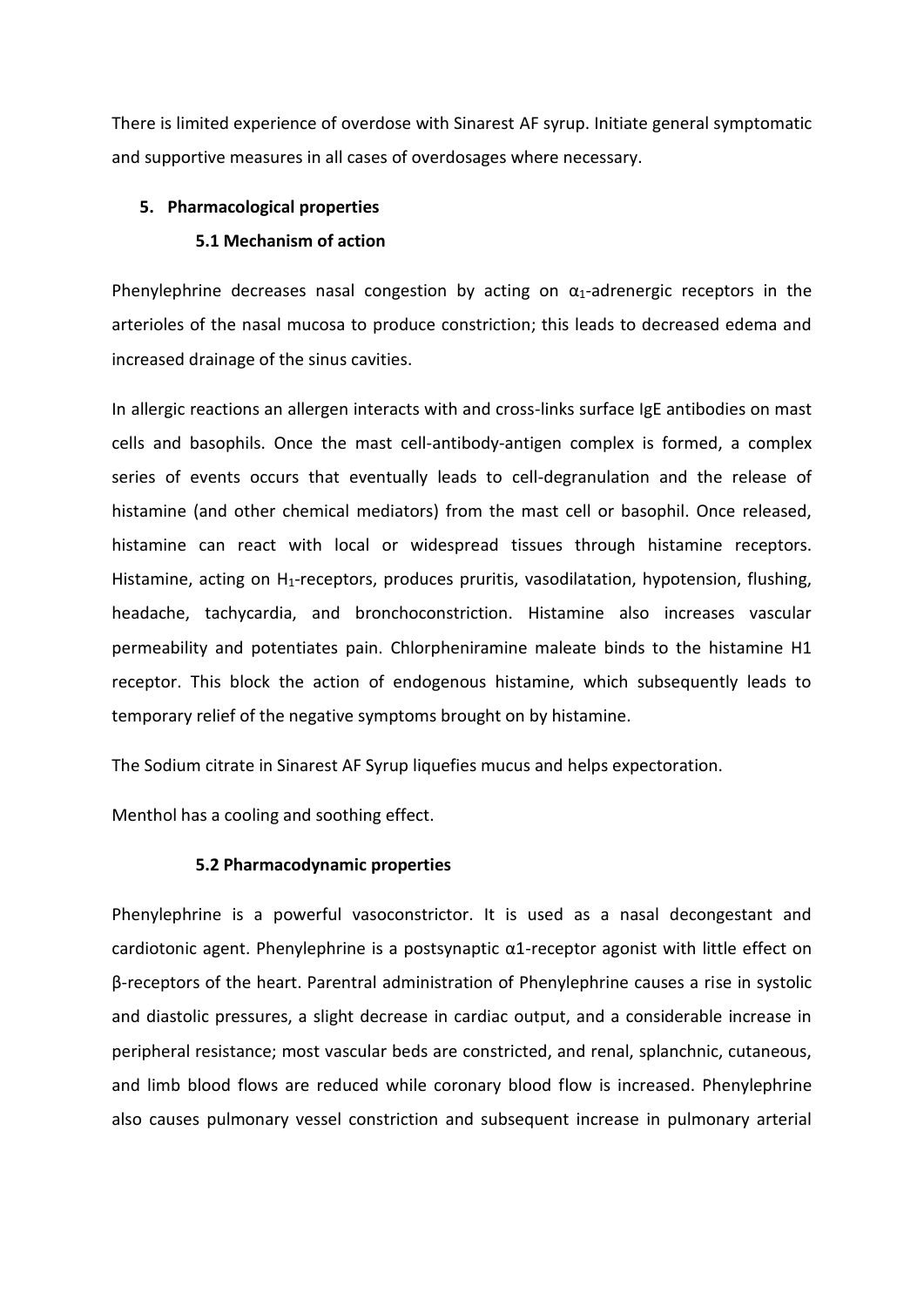pressure. Vasoconstriction in the mucosa of the respiratory tract leads to decreased edema and increased drainage of sinus cavities.

Chlorpheniramine maleate is a histamine H1 antagonist of the alkylamine class. It competes with histamine for the normal H1-receptor sites on effector cells of the gastrointestinal tract, blood vessels and respiratory tract. It provides effective, temporary relief of sneezing, watery and itchy eyes, and runny nose due to hay fever and other upper respiratory allergies.

Citrate prevents activation of the clotting cascade by chelating calcium ions. Citrate neutralizes acid in the stomach and urine, raising the pH.

#### **5.3 Pharmacokinetic properties**

Phenylephrine has low oral bioavailability owing to irregular absorption and first-pass metabolism by monoamine oxidase in the gut and liver. When injected subcutaneously or intramuscularly it takes 10 to 15 minutes to act; subcutaneous and intramuscular injections are effective for up to about 1 hour and up to about 2 hours, respectively. Intravenous injections are effective for about 20 minutes. Systemic absorption follows topical application.

Chlorphenamine maleate is absorbed relatively slowly from the gastrointestinal tract, peak plasma concentrations occurring about 2.5 to 6 hours after oral doses. Bioavailability is low, values of 25 to 50% having been reported. Chlorphenamine appears to undergo considerable first-pass metabolism. About 70% of Chlorphenamine in the circulation is bound to plasma proteins. There is wide inter individual variation in the pharmacokinetics of Chlorphenamine; values ranging from 2 to 43 hours have been reported for the half-life. Chlorphenamine is widely distributed in the body, and enters the CNS. Chlorphenamine maleate is extensively metabolised. Metabolites include desmethyl- and didesmethylchlorphenamine. Unchanged drug and metabolites are excreted primarily in the urine; excretion is dependent on urinary pH and flow rate. Only trace amounts have been found in the faeces. Duration of action of 4 to 6 hours has been reported; this is shorter than may be predicted from pharmacokinetic parameters. More rapid and extensive absorption, faster clearance, and a shorter half-life have been reported in children.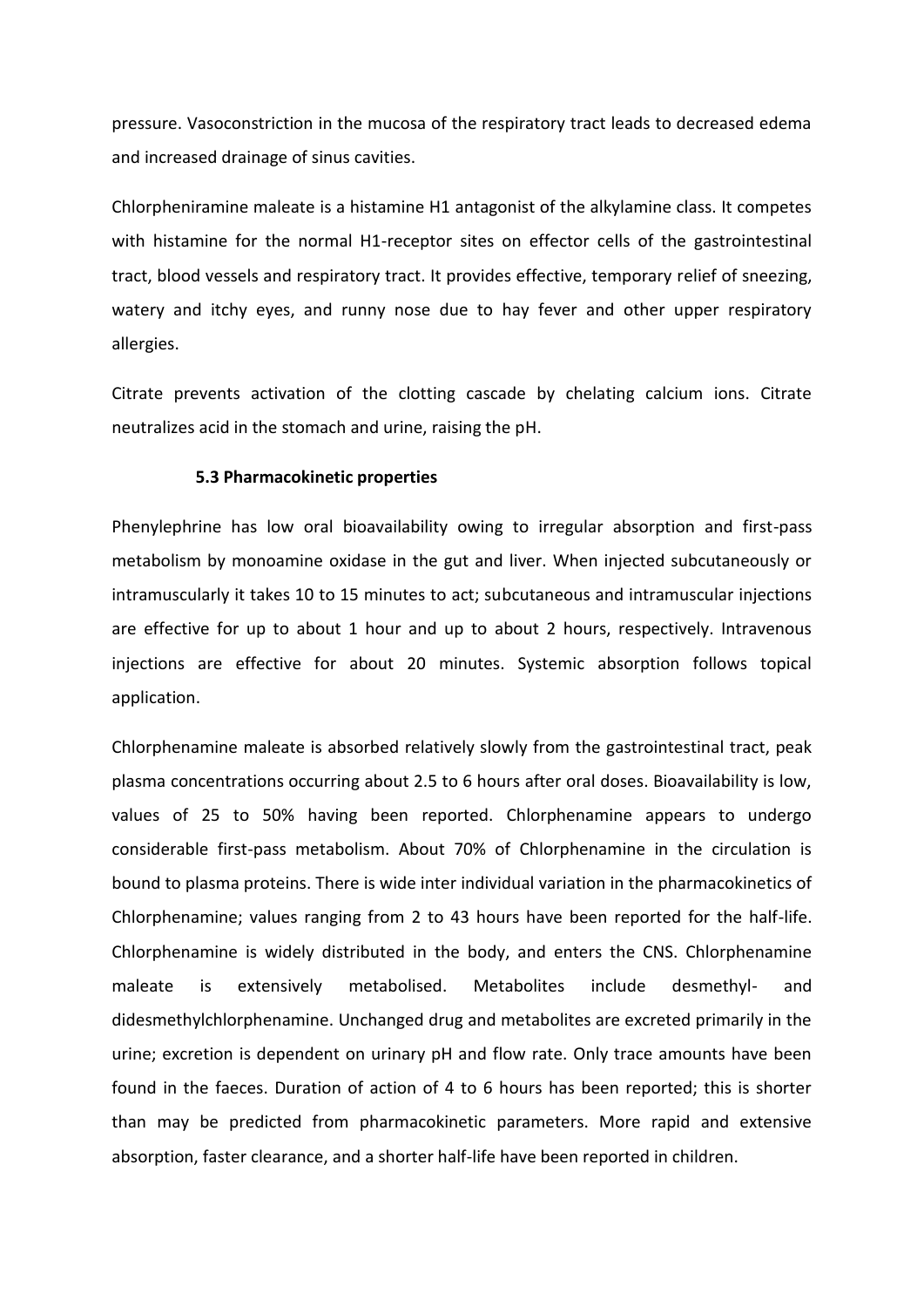Sodium citrate is metabolised after absorption to bicarbonate. Bicarbonate ions are excreted in the urine, which is rendered alkaline, and there is an accompanying diuresis.

### **6. Nonclinical properties**

## **6.1 Animal Toxicology or Pharmacology**

NA.

# **7. Description**

Phenylephrine is in a class of medications called nasal decongestants. Its chemical name is hydrogen 3-[(1R)-1-hydroxy-2-(methylamino)ethyl] phenol chloride and its structural formula is:

$$
\text{H}_0 \xrightarrow{\text{H}_1 \text{OH}} \text{H}_2 \text{CH}_3 \bullet \text{H}_4
$$

Its empirical formula is  $C_9H_{13}NO_2$  $C_9H_{13}NO_2$  $C_9H_{13}NO_2$ , and its molecular weight is 167.2 g/mol.

Chlorpheniramine maleate is in a class of medications called antihistamines. Its chemical name is(2Z)-but-2-enedioic acid; [3-(4-chlorophenyl)-3-(pyridin-2-yl)propyl] dimethylamine and its structural formula is :



Its empirical formula is C<sub>16</sub>H<sub>19</sub>ClN<sub>2</sub>.C<sub>4</sub>H<sub>4</sub>O<sub>4</sub> or C<sub>20</sub>H<sub>23</sub>ClN<sub>2</sub>O<sub>4</sub>and its molecular weight is 390.9.

# **8. Pharmaceutical particulars**

# **8.1 Incompatibilities**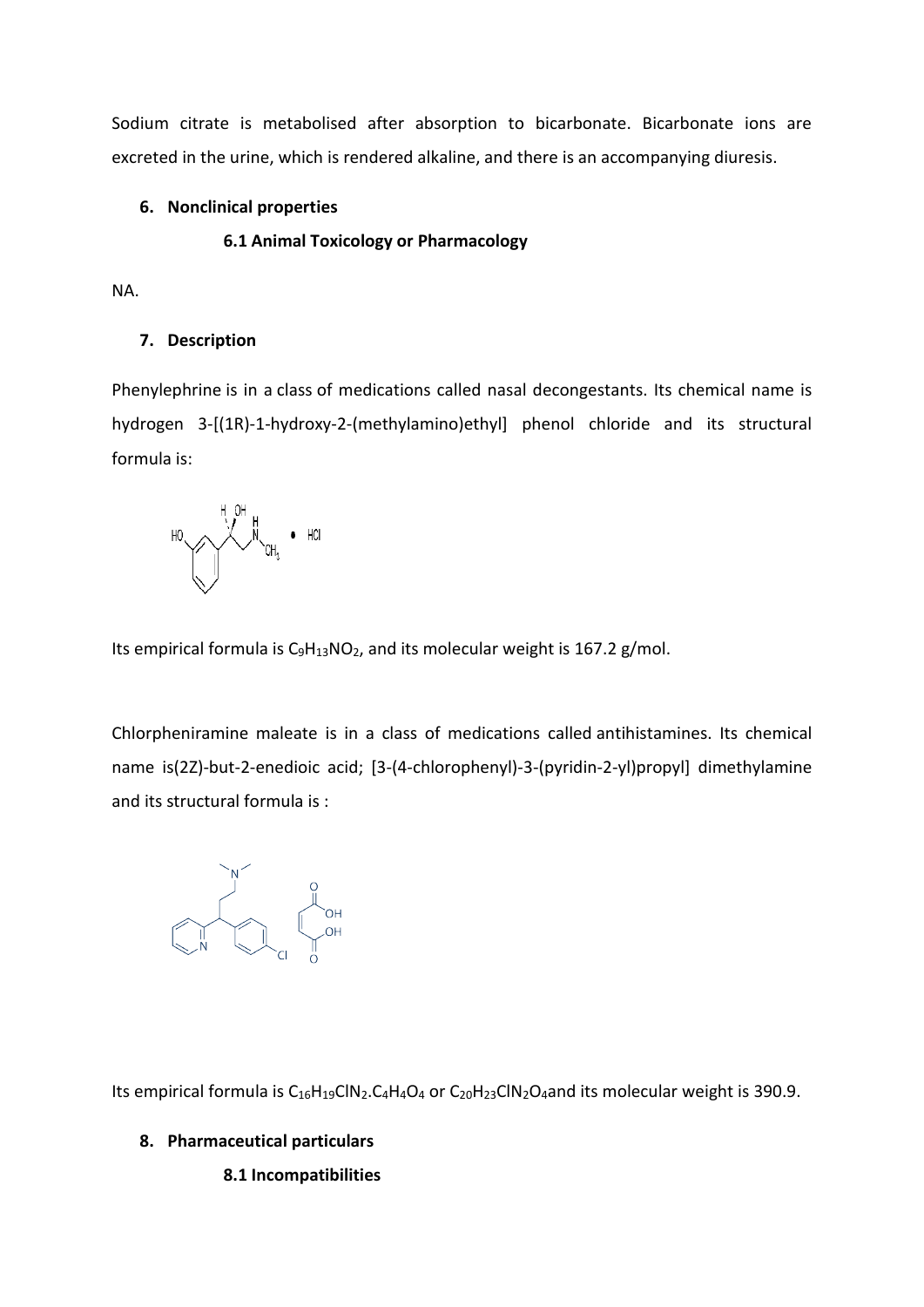There are no known incompatibilities.

### **8.2 Shelf-life**

36 months.

### **8.3 Packaging Information**

Sinarest AF syrup is available in bottles of 60 ml.

# **8.4 Storage and handling instructions**

Store below 30 °C in a dark and dry place.

### **9. Patient Counselling Information**

### **9.1 Adverse Reactions**

Refer part 4.8

### **9.2 Drug Interactions**

Refer part 4.5

**9.3 Dosage**

Refer part 4.2

**9.4 Storage**

Refer part 8.4

### **9.5 Risk Factors**

Refer part 4.4

**9.6 Self-monitoring information**

NA